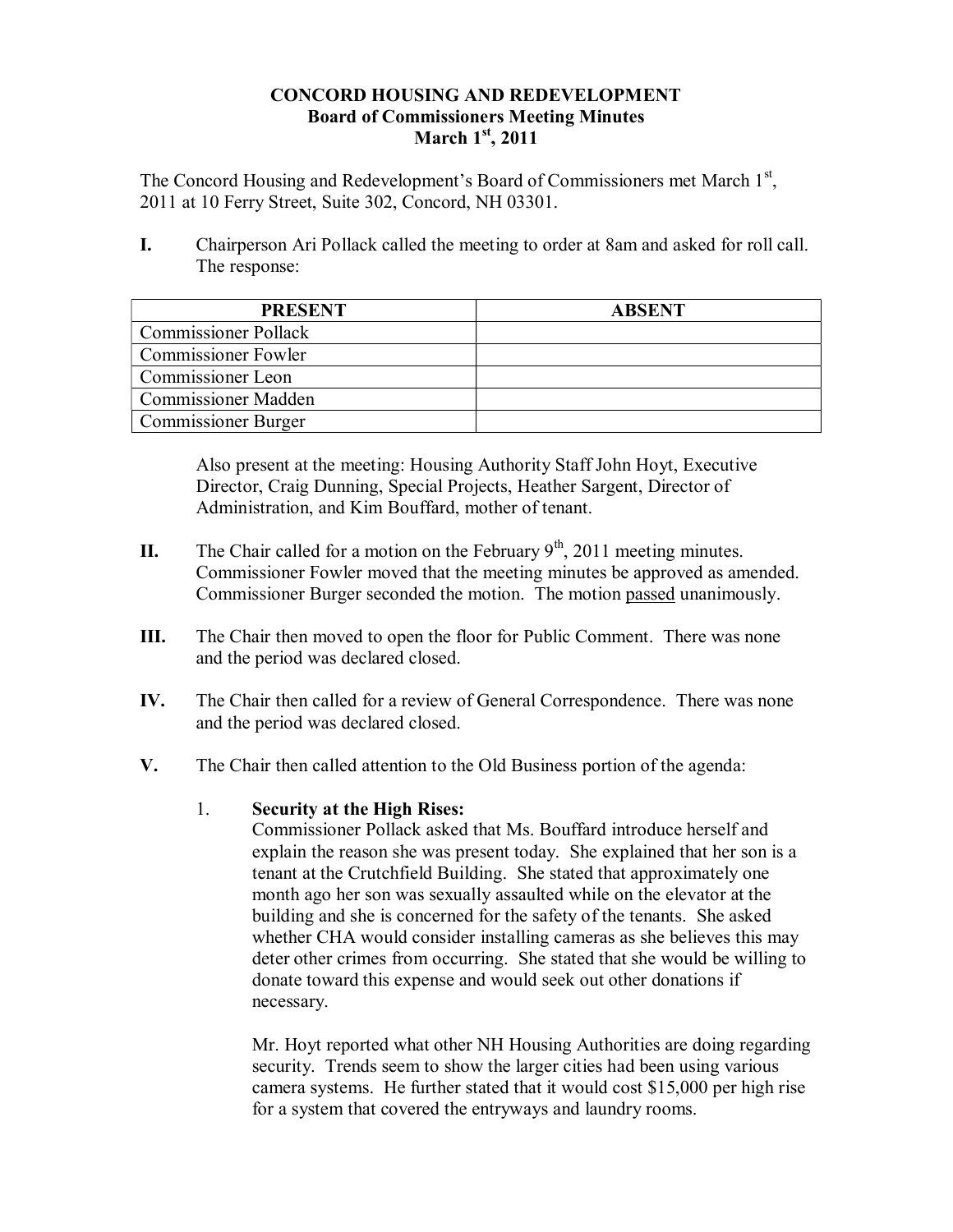Commissioner Burger added that whereas similar housing authorities have employed security measures, CHA should follow suit. Commissioner Leon stated that the partnership with Centennial Senior Center and the Concord Police Department certainly has provided signs of the security issues in the high rises. Commissioner Pollack asked that Mr. Hoyt request more information from a security consultant to present at a future meeting.

## **2. Pitman Place:**

Mr. Hoyt reviewed the results from the second bid designating Horne Construction as the lowest bidder. He went on to discuss the recent revelation that the City of Concord is requiring the project to pass through the Zoning and Planning Boards which will hold construction up. Commissioner Fowler asked whether this would affect the bid price. Mr. Hoyt stated that Horne Construction would hold the price. Commissioner Pollack asked about whether Milestone had provided any feedback regarding the second bid process. Mr. Hoyt explained that whereas Milestone had been awarded the contract based on the first bid and lost it in the second bid to a company that NHHFA picked to be added to the bidder's list there was bound to be some issues. Mr. Hoyt went on to state that once the soft costs are added up, NHHFA's initial cap of \$650,000 on this project will still be exceeded. Commissioner Fowler asked whether legal costs were being covered. Mr. Hoyt stated that there was \$10,000 in the budget as of now. Commissioner Leon asked who will pay the difference if the price is higher. Mr. Hoyt stated that he would be discussing these questions with Chris Miller of NHHFA after the meeting. Commissioner Pollack asked that NHHFA put in writing that they will cover the actual costs for this project.

# 3. **Depot Street:**

Mr. Hoyt shared that Capital Appraisal had appraised the property "as is" at \$500,000. The seller is asking \$495,000. Commissioner Pollack asked how much money it would take to renovate the space and what would it be appraised at after renovations were completed. Mr. Hoyt stated that based on estimates from North Branch and Milestone it would be \$150-\$165 a square foot to renovate and that for \$2,500 Capital Appraisal could generate a Market Study of the property based on renovation plans. He added that he is requesting a meeting with Dick Aganost who has had success with this type of renovation project and will prepare renovation plans over the next 60 days for discussion.

# 4. **Other Old Business:**

Commissioner Leon asked whether the audit would be presented to the Board as she has questions about the report Mr. Hoyt forwarded via email. Commissioner Pollack asked Mr. Hoyt to schedule a discussion for the April meeting.